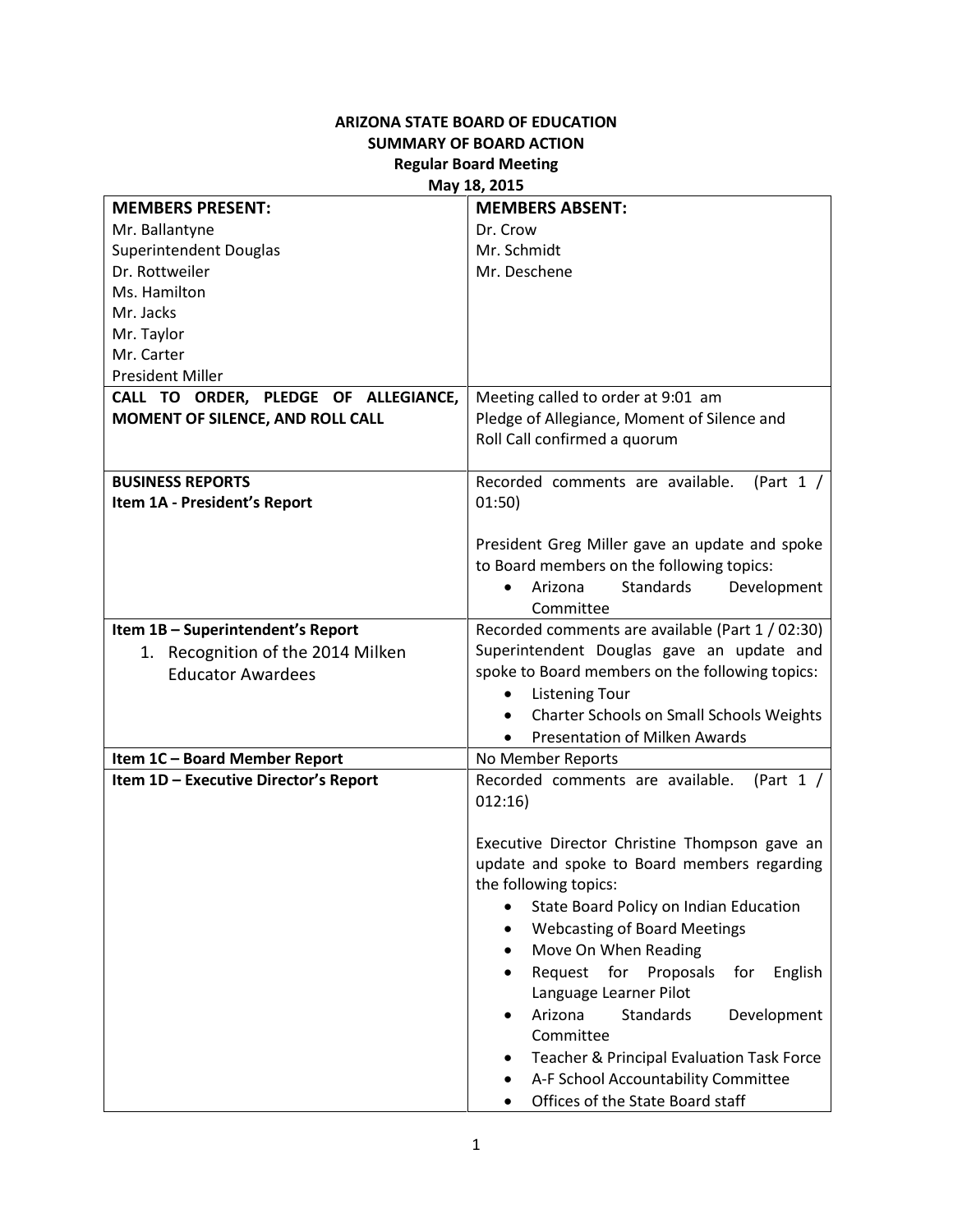| Item 2. - CONSENT AGENDA                                                                       | Recorded comments are available. (Part 1 /                           |
|------------------------------------------------------------------------------------------------|----------------------------------------------------------------------|
| ARIZONA STATE BOARD OF EDUCATION<br>А.                                                         | 17:58                                                                |
| CONVENING/ACTING AS THE ARIZONA STATE                                                          | At the request of Superintendent Douglas Items                       |
| <b>BOARD FOR VOCATIONAL AND TECHNOLOGICAL</b>                                                  | 2A, 2B1-4, and 2C1 were removed from the                             |
| <b>EDUCATION FOR THIS ITEM ONLY: Consideration</b>                                             | Consent Agenda for further discussion.                               |
| to accept the 2015 Joint Technical Education<br>(JTED) Report, pursuant to A.R.S. § 15-393(M). |                                                                      |
|                                                                                                | <b>MOTION</b><br>Vice President Ballantyne made a motion to          |
| Consideration to permanently revoke<br>В.                                                      | approve the Consent Agenda with the exception                        |
| any and all teaching certificates, pursuant to                                                 | of Item 2A, $2B.1 - 2B.4$ , and 2C1 which will be                    |
| A.R.S. § 15-550, held by the following:                                                        | addressed separately. Mr. Jacks seconded the                         |
| <b>Nicole Renee Wooten</b><br>1.                                                               | motion.                                                              |
| 2.<br><b>Carlos Pineda Borja</b>                                                               |                                                                      |
| 3.<br><b>Joseph Robert Stephenson</b>                                                          | Motion passed unanimously.                                           |
| <b>Michael Gregory Oakleaf</b><br>4.                                                           |                                                                      |
| C.<br>Consideration<br>accept voluntary<br>to                                                  |                                                                      |
| surrender of the teaching certificates held by                                                 | <b>ITEM 2A</b>                                                       |
| the following:                                                                                 | Recorded comments are available. (Part 1/19:56)                      |
| <b>William Scott Ivie</b><br>1.                                                                | <b>MOTION</b>                                                        |
| 2.<br>Eugene Holloway III<br><b>ITEM REMOVED</b>                                               | Vice President Ballantyne made a motion to                           |
| <b>FROM AGENDA</b>                                                                             | receive the 2015 Joint Technological Education                       |
| <b>Victor Yee</b><br>3.                                                                        | (JTED) Report. Member Jacks seconded the                             |
| Erin A. Shupe<br>4.                                                                            | motion.                                                              |
|                                                                                                | Motion passed unanimously.                                           |
|                                                                                                |                                                                      |
|                                                                                                |                                                                      |
|                                                                                                | <b>ITEM 2B1-4</b><br>Recorded comments are available. (Part 1/24:00) |
|                                                                                                |                                                                      |
|                                                                                                | Dr. Cecile Johnson, Arizona Department of                            |
|                                                                                                | Education spoke to the Board regarding item                          |
|                                                                                                | 2B.1-2B.4.                                                           |
|                                                                                                |                                                                      |
|                                                                                                | <b>MOTION</b><br>Vice President Ballantyne made a motion to          |
|                                                                                                | permanently revoke any and all teaching                              |
|                                                                                                | certificates, pursuant to A.R.S. § 15-550,                           |
|                                                                                                | held by the following:                                               |
|                                                                                                | <b>Nicole Renee Wooten</b><br>1.                                     |
|                                                                                                | 2.<br>Carlos Pineda Borja                                            |
|                                                                                                | <b>Joseph Robert Stephenson</b><br>3.                                |
|                                                                                                | <b>Michael Gregory Oakleaf</b><br>4.                                 |
|                                                                                                | Member Rottweiler seconded the motion.                               |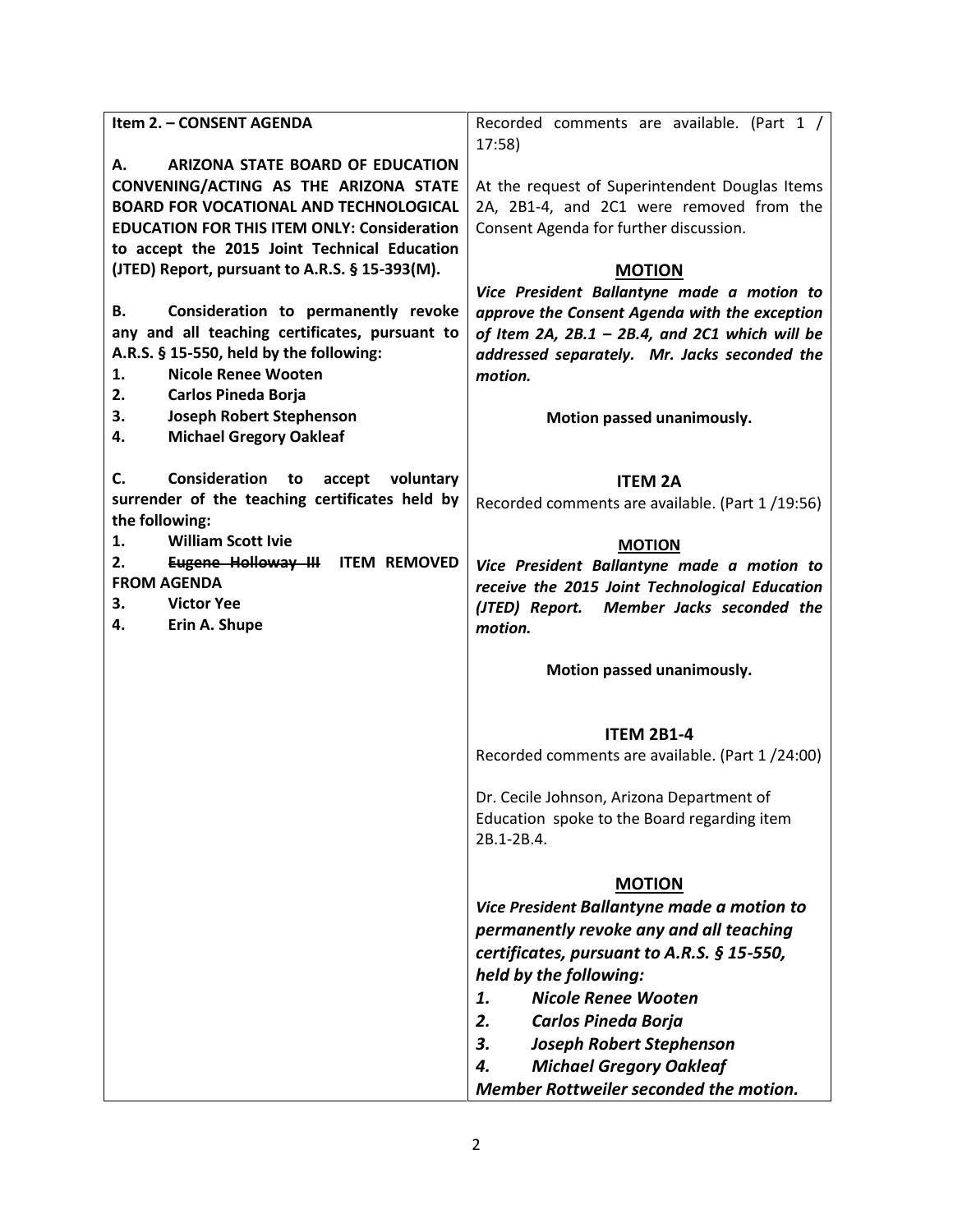|                                                                                                                                                                                                                                                                                                                                                                                                                                    | Motion passed through majority vote (7-1)<br>(Opposed: Superintendent Douglas.)<br>Explaination of vote noted for the record<br>(Part 1/34:50)<br><b>ITEM 2C</b><br>Recorded comments are available. (Part 1/35:58)<br><b>MOTION</b><br>Vice President Ballantyne made a motion to<br>accept the voluntary surrender of the teaching<br>certificates held by Mr. William Scott Ivie.<br>Member Jacks seconded the motion.<br>Motion passed through majority vote (7-1)<br>(Opposed: Superintendent Douglas)          |
|------------------------------------------------------------------------------------------------------------------------------------------------------------------------------------------------------------------------------------------------------------------------------------------------------------------------------------------------------------------------------------------------------------------------------------|----------------------------------------------------------------------------------------------------------------------------------------------------------------------------------------------------------------------------------------------------------------------------------------------------------------------------------------------------------------------------------------------------------------------------------------------------------------------------------------------------------------------|
|                                                                                                                                                                                                                                                                                                                                                                                                                                    | Explaination of vote noted for the record<br>(Part 1/36:20)                                                                                                                                                                                                                                                                                                                                                                                                                                                          |
| Item 3. CALL TO THE PUBLIC                                                                                                                                                                                                                                                                                                                                                                                                         | Recorded comments are available.<br>(Part $1 /$<br>38:56)                                                                                                                                                                                                                                                                                                                                                                                                                                                            |
| This is the time for the public to comment.<br>Members of the Board may not discuss items<br>that are not specifically identified on the<br>Therefore, pursuant to A.R.S. 38-<br>agenda.<br>431.01(H), action taken as a result of public<br>comment will be limited to directing staff to<br>study the matter, responding to any criticism or<br>scheduling the matter for further consideration<br>and decision at a later date. | The following members of the public spoke<br>during Call to the Public:<br>Ms. Merri Zohas, Citizen<br>Jennifer Reynolds, CFO of Arizonans<br><b>Against Common Core</b>                                                                                                                                                                                                                                                                                                                                             |
| Item 4. GENERAL SESSION                                                                                                                                                                                                                                                                                                                                                                                                            | Recorded comments are available.<br>(Part $1 /$<br>42:00)                                                                                                                                                                                                                                                                                                                                                                                                                                                            |
| Presentation,<br>discussion<br>possible<br>4A.<br>and<br>consideration to approve the participation of<br>the following school districts in the accounting<br>responsibility program, pursuant to A.R.S. § 15-<br>914.01:<br>1. Casa Grande Union High School District<br>2. Toltec Elementary School District                                                                                                                     | The following people addressed the<br>Board<br>regarding this item:<br>Shari Zara, Deputy Superintendent of<br>Operations, Arizona Department of<br>Education<br>Jill Broussard, Pinal County School<br>$\bullet$<br>Superintendent<br>Dr. Shannon Goodsell Superintendent of<br>$\bullet$<br>Casa Grande Union High School District<br>Dr. Bryan McCleney, Superintendent of<br>$\bullet$<br><b>Toltec Elementary District</b><br>Dr. Jeff Van Handel, Assistant<br>Superintendent of Toltec Elementary<br>District |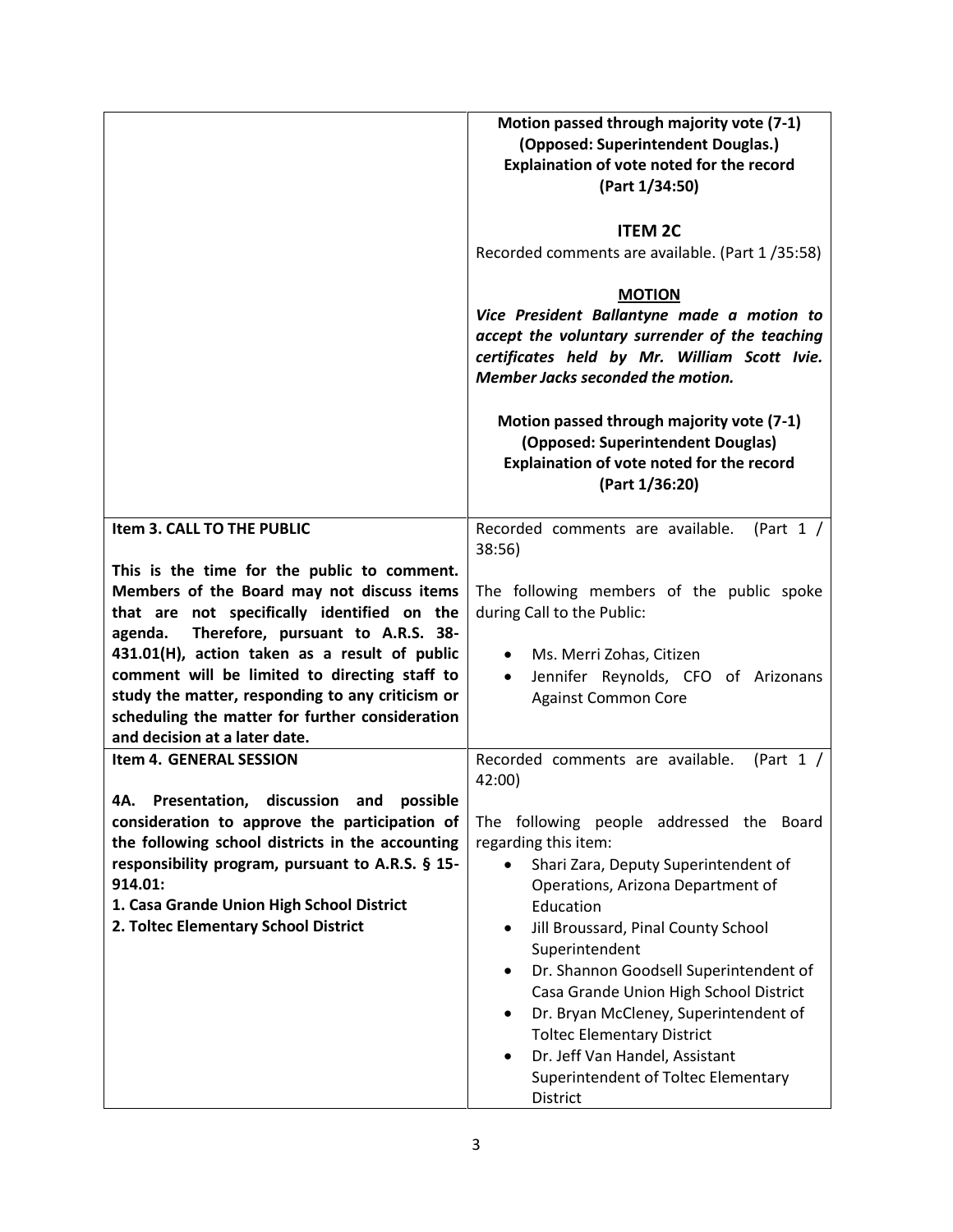|                                                                                            | <b>MOTION</b><br>Vice President Ballantyne made a motion to<br>approve the application of Toltec Elementary<br><b>School District to assume accounting</b><br>responsibility A.R.S. § 15-914.01. Member Taylor<br>seconded the motion. Discussion held. Motion<br>withdrawn.                                                                                                       |
|--------------------------------------------------------------------------------------------|------------------------------------------------------------------------------------------------------------------------------------------------------------------------------------------------------------------------------------------------------------------------------------------------------------------------------------------------------------------------------------|
|                                                                                            | <b>MOTION</b><br>Superintendent Douglas made a motion to reject<br>the application of Toltec Elementary School<br><b>District and Casa Grande Union High School</b><br>District to assume accounting responsibility<br>pursuant to A.R.S. § 15-914.01. Member<br>Rottweiler seconded the motion.                                                                                   |
| 4B. Presentation,<br>discussion,<br>and<br>possible                                        | Motion passed unanimously.<br>Recorded comments are available.<br>(Part $1 /$                                                                                                                                                                                                                                                                                                      |
| consideration<br>regarding<br><b>AzMERIT</b>                                               | 01:07:20                                                                                                                                                                                                                                                                                                                                                                           |
| implementation, timeline for the approval of<br>AzMERIT standard setting, and the proposed | Christine Thompson, SBE Executive Director                                                                                                                                                                                                                                                                                                                                         |
| AzMERIT performance level names and policy                                                 | presented this item to the Board.                                                                                                                                                                                                                                                                                                                                                  |
| level descriptors                                                                          | The following members of the public spoke<br>during this item:<br>Ilde Lasko Kerr, Vice President of<br>$\bullet$<br>Academics, Arizona Charters Association<br>Janice Palmer, Director of Governmental<br>$\bullet$<br>Relations & Public Affairs, Arizona School<br><b>Boards Association</b><br>Karen Callahan, President of Arizona<br><b>Alternative Education Consortium</b> |
|                                                                                            | <b>MOTION</b><br>Vice President Ballantyne made a motion to<br>approve the four AzMERIT performance level<br>names and policy level descriptors as described<br>in the materials. Dr. Rottweiler seconded the<br>motion.                                                                                                                                                           |
|                                                                                            | <b>Motion passed unaninimously</b>                                                                                                                                                                                                                                                                                                                                                 |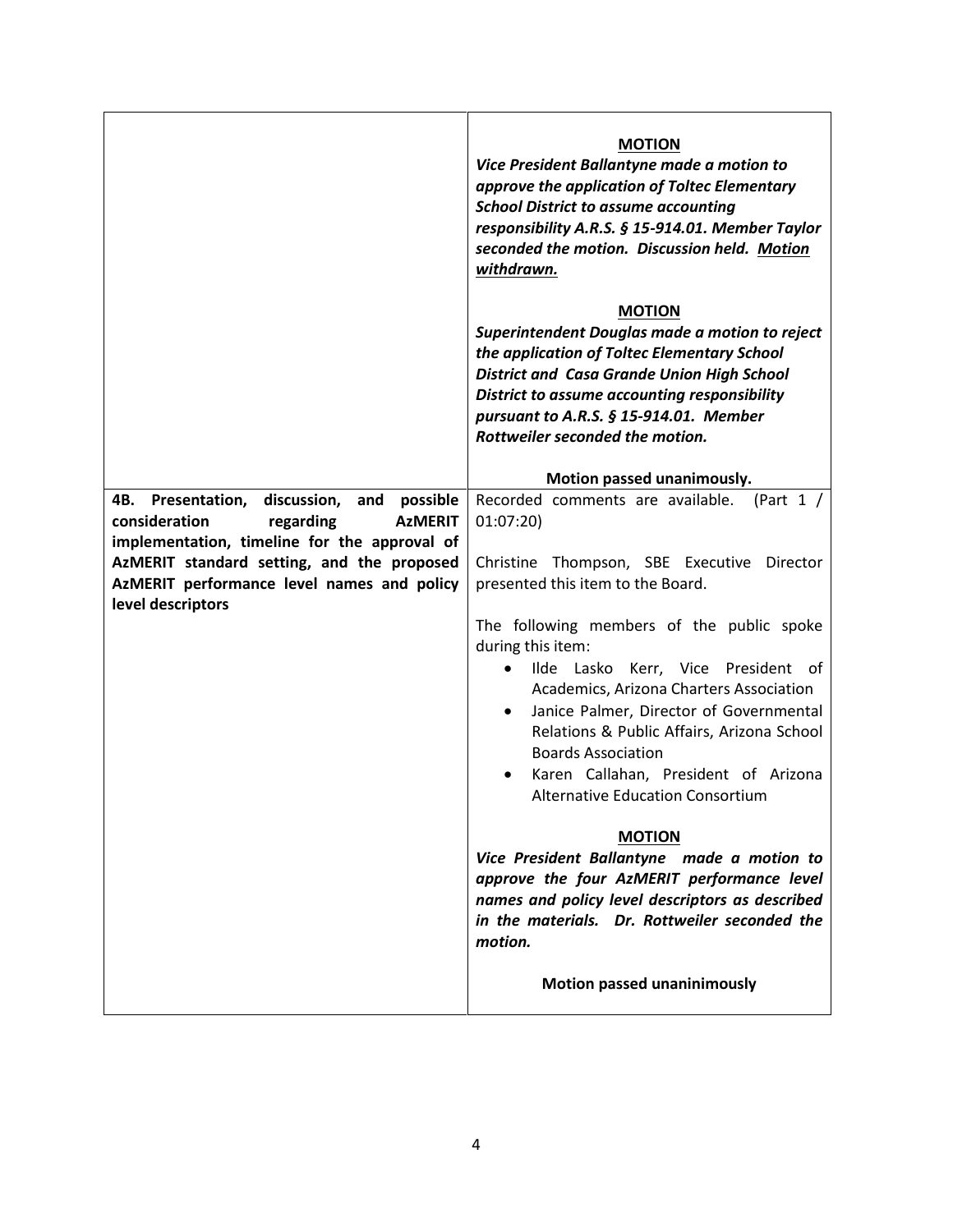| 4C. Presentation,<br>discussion<br>possible<br>and<br>consideration regarding proposed accountability                                                                | Recorded comments are available. (Part 1 /<br>01:22:28                                                                                                                                                                                                                                                                                                                     |
|----------------------------------------------------------------------------------------------------------------------------------------------------------------------|----------------------------------------------------------------------------------------------------------------------------------------------------------------------------------------------------------------------------------------------------------------------------------------------------------------------------------------------------------------------------|
| criteria to identify schools and school districts<br>for school years 2014-2015 and 2015-2016 that<br>demonstrate<br>below<br>$\mathsf{a}$<br>average<br>level<br>οf | Dr. Yovhanne Metcalf presented this item to the<br>Board.                                                                                                                                                                                                                                                                                                                  |
| performance, as contemplated in Laws 2015,<br><b>Chapter 76</b>                                                                                                      | The following members of the public spoke<br>during this item:<br>Dr. Amy Schlessman, Arizona Alternative<br><b>Education Consortium</b><br>Todd Brown, East Pointe High School<br>$\bullet$<br>Ildi Laczko-Kerr, Vice President of<br>$\bullet$<br>Academics, Arizona Charter School<br>Association                                                                       |
|                                                                                                                                                                      | <b>MOTION</b><br>Vice President Ballantyne made the motion<br>motion to adopt and implement the proposed<br>accountability criteria to identify below average<br>level of performance for schools and school<br>districts for school years 2014-2015 and 2015-<br>2016, as contemplated in Laws 2015, Chapter 76<br><b>Member Carter seconded the motion.</b>              |
|                                                                                                                                                                      | Member Taylor made a motion to amend the<br>original motion to request staff move forward<br>on the orginal motion and additionally return at<br>the next meeting with a recommendation on<br>appropriately address alternative<br>to<br>how<br>education<br>and<br>how<br>to<br>communicate<br>appropriately with schools.<br><b>Member Carter</b><br>seconded the motion |
|                                                                                                                                                                      | The amendment to the motion passed<br>unanimously.<br>The motion, as amended, passed<br>unanimously.                                                                                                                                                                                                                                                                       |
| Presentation and discussion regarding<br>4D.<br>proposed amendments to the list of approved<br>determining<br>special<br>tests<br>for<br>education                   | Recorded comments are available. (Part 1 /<br>02:16:15)                                                                                                                                                                                                                                                                                                                    |
| assistance to gifted pupils, pursuant to 15-<br>203(A)(15)                                                                                                           | Peter Laing, Senior Director of Gifted Education &<br>Advanced Placement Programs presented to the<br>Board and was available to answer questions.                                                                                                                                                                                                                         |
|                                                                                                                                                                      | Presentation only. No action required.                                                                                                                                                                                                                                                                                                                                     |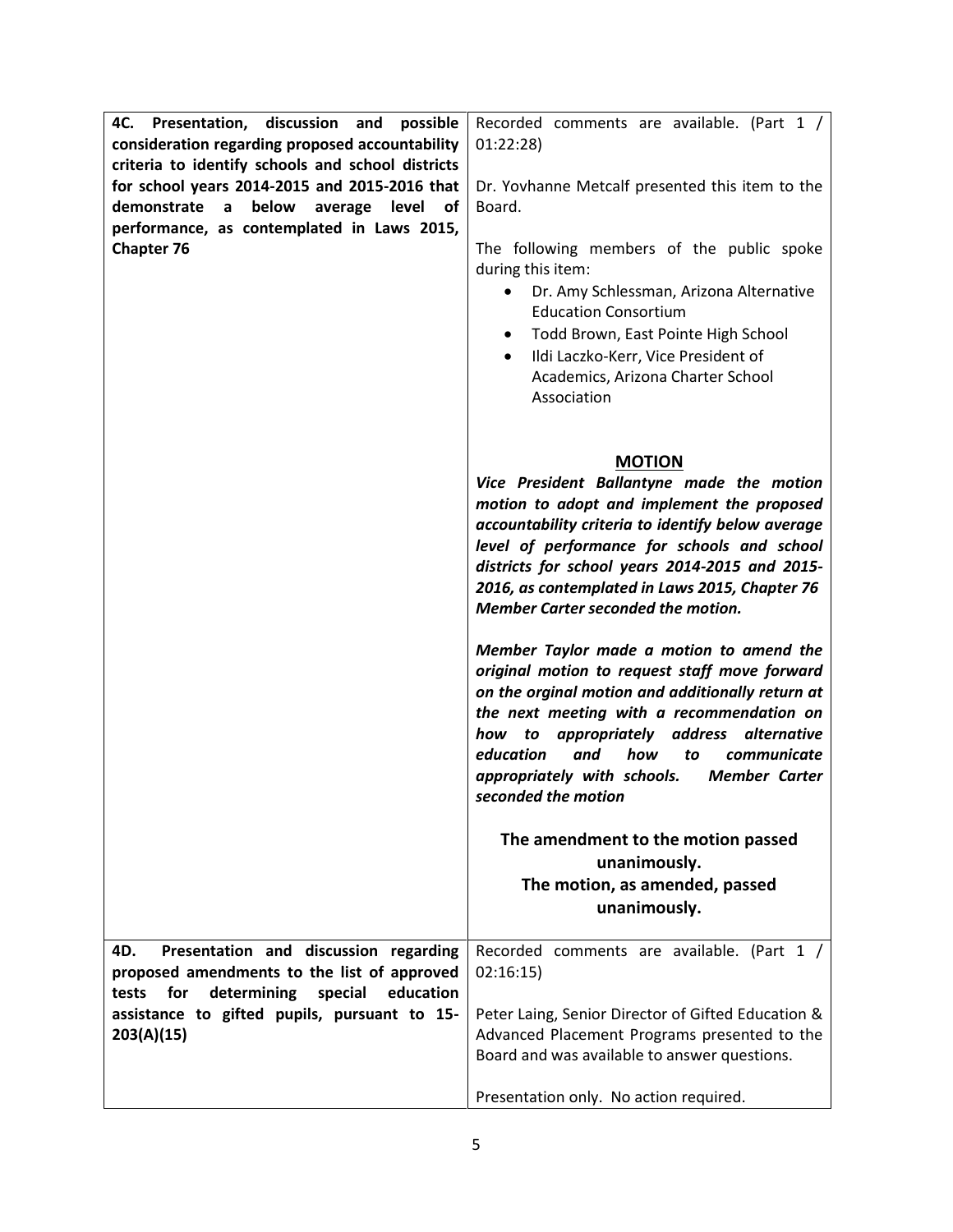| Superintendent presented to the Board and was<br>available to answer questions.<br><b>MOTION</b><br>Vice President Ballantyne made a motion to<br>initiate rulemaking procedures for proposed<br>amendments to rule R7-2-615(J) and<br>(K)<br>Bilingual<br>regarding<br><b>Endorsements</b><br>and<br><b>Structured</b><br>English<br><b>Immersion</b><br>(SEI)<br>Endorsements, and rule R7-2-621 regarding<br>reciprocal certificates. Member Jacks seconded<br>the motion. |
|-------------------------------------------------------------------------------------------------------------------------------------------------------------------------------------------------------------------------------------------------------------------------------------------------------------------------------------------------------------------------------------------------------------------------------------------------------------------------------|
| <b>Motion Passed Unanimously</b>                                                                                                                                                                                                                                                                                                                                                                                                                                              |
| Recorded comments are available.<br>(Part $1 /$<br>02:20:23)<br>Item 4F.1 - Saralinda Mendivil<br>Charles Easaw presented and<br>Mr. I<br>answer<br>questions to the Board regarding this item. (Part<br>1/02:20:41                                                                                                                                                                                                                                                           |
| <b>MOTION</b><br>Vice President Ballantyne made a motion to<br>approve the proposed settlement agreement<br>and issue a suspension, with conditions, through<br>the expiration of the certificates held by<br>Saralinda Mendivil. Member Jacks seconded<br>the motion.<br>Motion passed unanimously.                                                                                                                                                                          |
|                                                                                                                                                                                                                                                                                                                                                                                                                                                                               |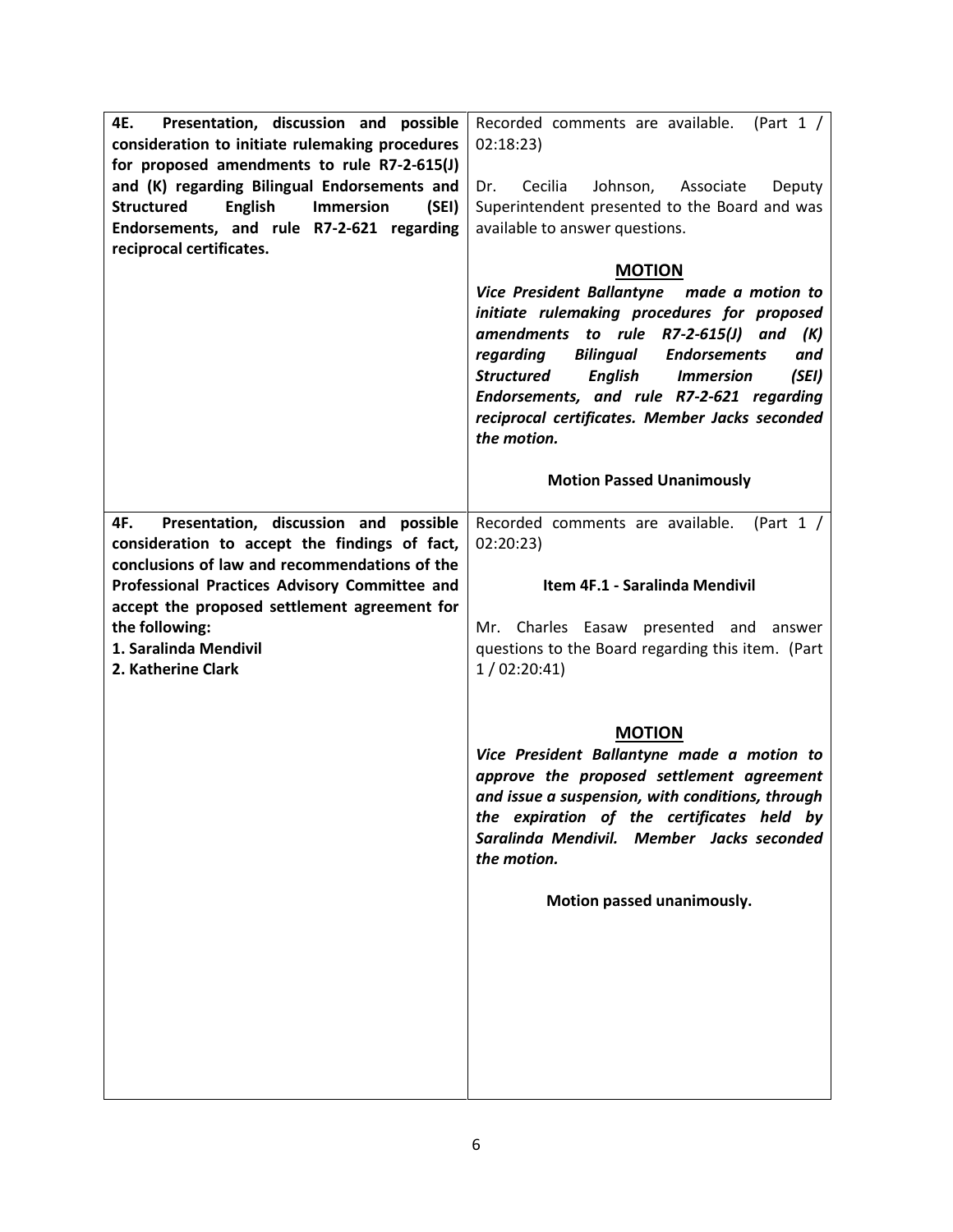|                                                                                                                                                   | Item 4F.2 - Katherine Clark                                                                                                                                                                                                                                          |
|---------------------------------------------------------------------------------------------------------------------------------------------------|----------------------------------------------------------------------------------------------------------------------------------------------------------------------------------------------------------------------------------------------------------------------|
|                                                                                                                                                   | Recorded comments are available. (Part 1 /<br>02:29:48                                                                                                                                                                                                               |
|                                                                                                                                                   | Mr. Eric Schwartz, Assistant Attorney General<br>presented and answer questions to the Board<br>regarding this item.                                                                                                                                                 |
|                                                                                                                                                   | Denise Blommel, Attorney for Ms. Katherine<br>Clark addressed the Board and answered<br>questions regarding this item.                                                                                                                                               |
|                                                                                                                                                   | <b>MOTION</b><br>Vice President Ballantyne made a motion to<br>approve the proposed settlement agreement<br>and issue a suspension, with conditions, through<br>the expiration of the certificates held by<br>Katherine Clark. Member Carter seconded the<br>motion. |
|                                                                                                                                                   | Motion passed unanimously.                                                                                                                                                                                                                                           |
| 4G. Consideration to accept the findings of fact,<br>conclusions of law and recommendation of the<br>Professional Practices Advisory Committee to | Recorded comments are available.<br>(Part $1 /$<br>02:36:19                                                                                                                                                                                                          |
| grant the application for certification for<br><b>Kenneth Wheeler</b>                                                                             | Mr. Charles Easaw presented and answer<br>questions to the Board regarding this item                                                                                                                                                                                 |
|                                                                                                                                                   | <b>MOTION</b><br>Member Rottweiler made a motion to table this<br>item item until the next regular meeting.<br>Member Jacks seconded the motion.                                                                                                                     |
|                                                                                                                                                   | <b>Motion passed unanimously</b>                                                                                                                                                                                                                                     |
| 4H. Presentation, discussion and consideration<br>to accept the findings of fact, conclusions of law<br>recommendation of the Professional<br>and | Recorded comments are available.<br>(Part $1 /$<br>02:38:25                                                                                                                                                                                                          |
| Practices Advisory Committee to deny the<br>for certification<br>for<br><b>Matthew</b><br>application<br>Campagna                                 | Mr. Charles Easaw presented and<br>answer<br>questions to the Board regarding this item                                                                                                                                                                              |
|                                                                                                                                                   | Matthew<br>available<br>Mr.<br>Campagna<br>was<br>telelphonically and addressed the Board.                                                                                                                                                                           |
|                                                                                                                                                   |                                                                                                                                                                                                                                                                      |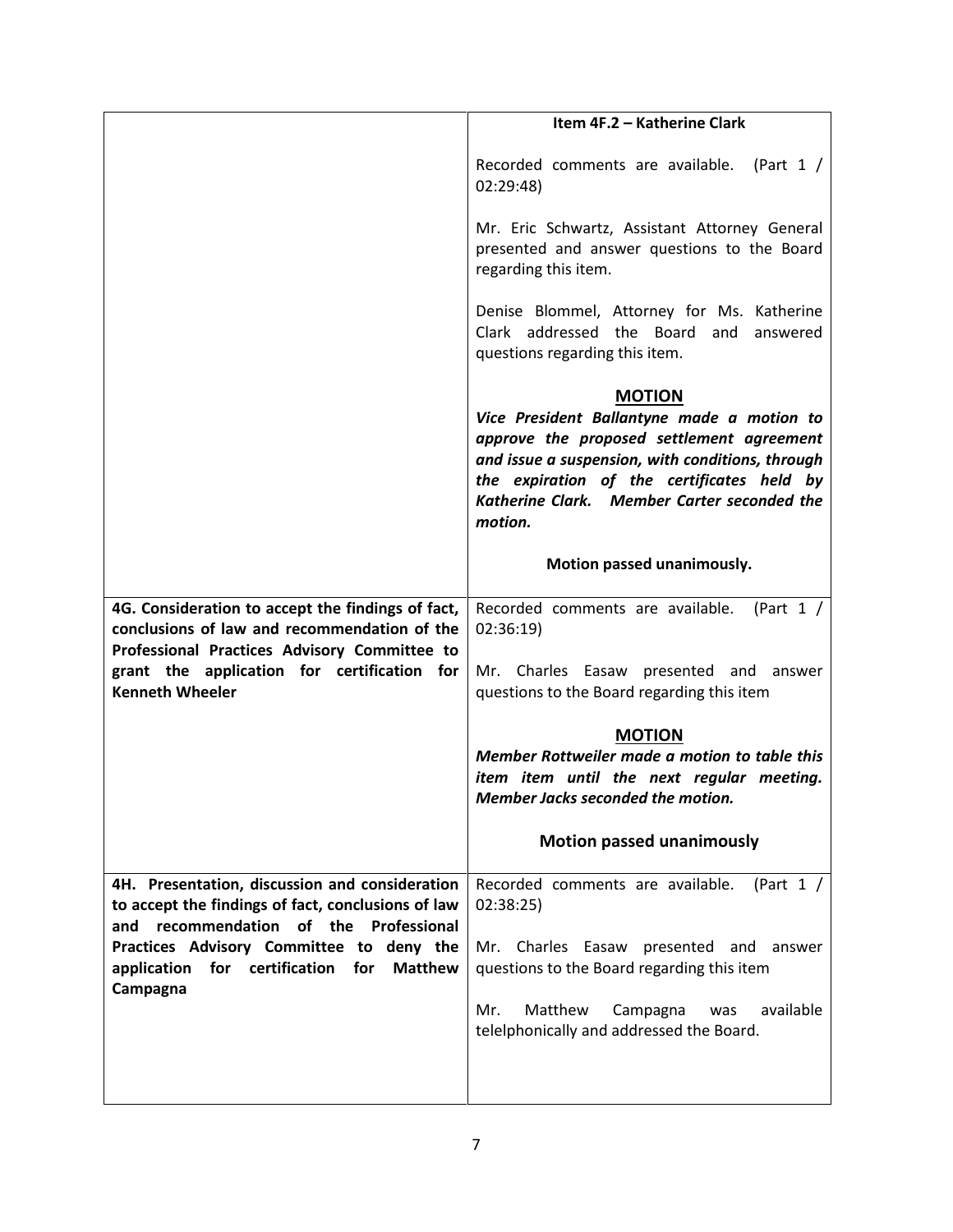|                                                                                                                                                                                                                                       | <b>MOTION</b><br>Vice President Ballantyne made a motion to<br>accept the recommendation of the Professional<br><b>Practices Advisory Committee to deny the</b><br>application for certification for Matthew<br>Campagna. Member Rottweiler seconded the<br>motion. |
|---------------------------------------------------------------------------------------------------------------------------------------------------------------------------------------------------------------------------------------|---------------------------------------------------------------------------------------------------------------------------------------------------------------------------------------------------------------------------------------------------------------------|
|                                                                                                                                                                                                                                       | Motion passed unanimously.                                                                                                                                                                                                                                          |
| discussion<br>possible<br>4I.<br>Presentation,<br>and<br>consideration<br>proposed<br>to<br>approve<br>the<br>academic content standards for the following<br>content areas:<br>1. Physical Education<br>2. World and Native Language | Recorded comments are available.<br>(Part $1 /$<br>02:57:00)<br>Galetti,<br>Delputy<br>Ms.<br>Sarah<br>Associate<br>Superintendent for K-12 Academic Standards<br>presented this item to the Board.                                                                 |
| 3. Arts                                                                                                                                                                                                                               | <b>Item 41.1 Physical Education</b>                                                                                                                                                                                                                                 |
|                                                                                                                                                                                                                                       | Recorded comments are available.<br>(Part 1 $/$<br>02:58:31)                                                                                                                                                                                                        |
|                                                                                                                                                                                                                                       | Keri Schoeff, Physical Education/Physical Activity<br>Specialist, Arizona Department of Education<br>present this item to the Board.                                                                                                                                |
|                                                                                                                                                                                                                                       | <b>MOTION</b><br>Vice President Ballantyne made a motion to<br>approve the proposed academic content<br>standards for Physical Education Member<br>Jacks seconded the motion.                                                                                       |
|                                                                                                                                                                                                                                       | Motion passed unanimously.                                                                                                                                                                                                                                          |
|                                                                                                                                                                                                                                       | <b>Item 41.2 World and Native Language</b>                                                                                                                                                                                                                          |
|                                                                                                                                                                                                                                       | Recorded comments are available.<br>(Part 1 $/$<br>03:19:57                                                                                                                                                                                                         |
|                                                                                                                                                                                                                                       | Lacy Wieser, Arizona Department of Education,<br>Director of Science Education, K-12 Academic<br>Section present this item to the Board.                                                                                                                            |
|                                                                                                                                                                                                                                       |                                                                                                                                                                                                                                                                     |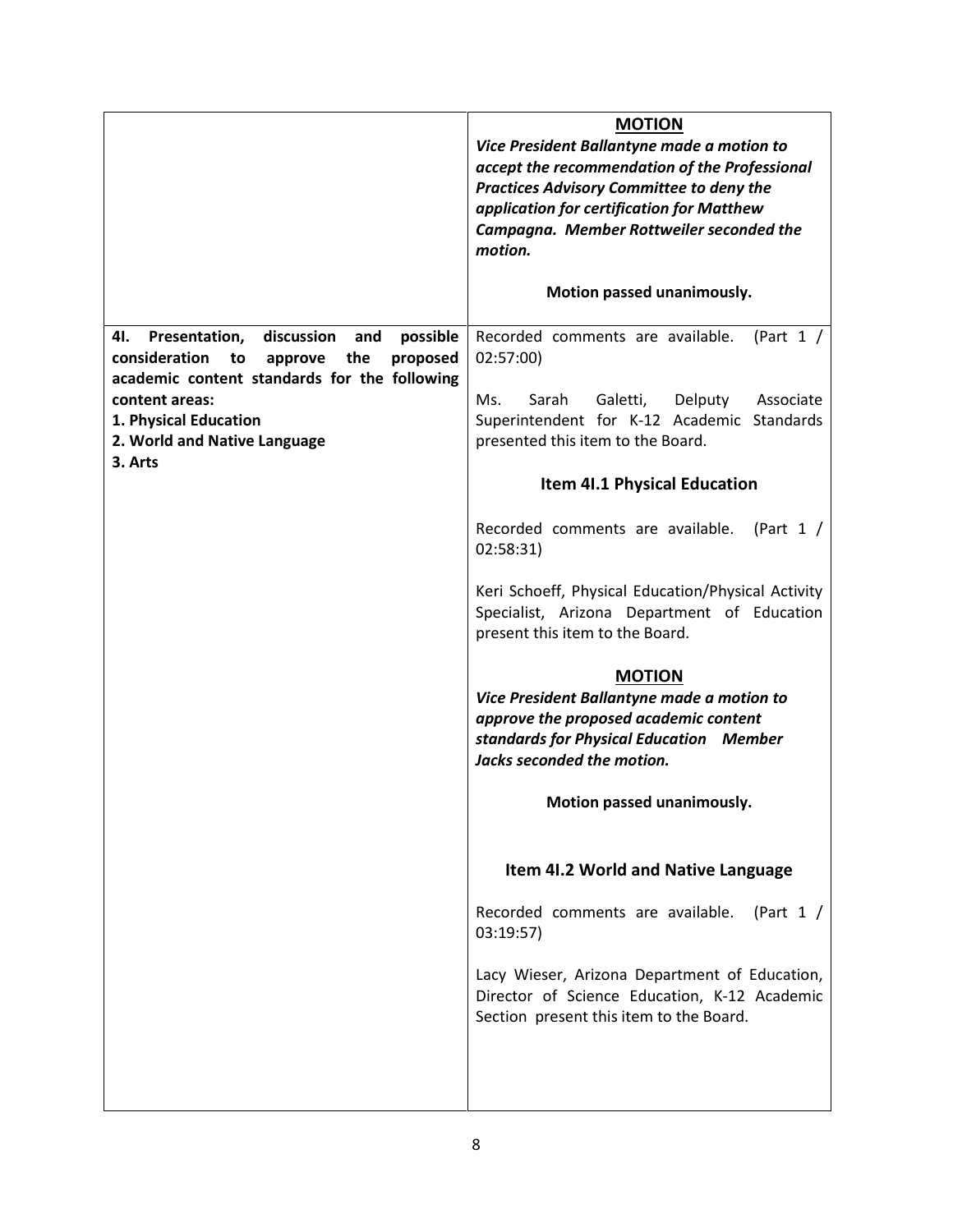|                                                                                                                                 | <b>MOTION</b><br>Vice President Ballantyne made a motion to<br>approve the proposed academic content<br>standards for World and Native Language<br>Member Jacks seconded the motion. |
|---------------------------------------------------------------------------------------------------------------------------------|--------------------------------------------------------------------------------------------------------------------------------------------------------------------------------------|
|                                                                                                                                 | <b>Motion passed unanimously</b>                                                                                                                                                     |
|                                                                                                                                 | Item 41.3 Arts                                                                                                                                                                       |
|                                                                                                                                 | Recorded comments are available.<br>(Part $1 /$<br>03:31:29)                                                                                                                         |
|                                                                                                                                 | Lynn Tuttle, Arizona Department of Education,<br>Director of Arts Education, K-12 Academic Section<br>presented this item to the Board.                                              |
|                                                                                                                                 | <b>MOTION</b><br>Vice President Ballantyne made a motion to<br>approve the proposed academic content<br>standards for Arts. Member Jacks seconded<br>the motion.                     |
|                                                                                                                                 | Motion passed unanimously.                                                                                                                                                           |
| discussion<br>Presentation,<br>and<br>possible<br>4J.<br>consideration of the FY2015-2016 budget for<br><b>Board operations</b> | Recorded comments are available.<br>(Part $1 /$<br>03:49:30)                                                                                                                         |
|                                                                                                                                 | Christine<br>Thompson,<br>Executive<br>Director,<br>presented this item to the Board.                                                                                                |
|                                                                                                                                 | <b>MOTION</b><br>Vice President Ballantyne made a motion to<br>approve the proposed FY2015-2016 budget for<br><b>Board operations. Member Hamilton seconded</b><br>the motion.       |
|                                                                                                                                 | Motion passed unanimously.                                                                                                                                                           |
| 4K. Presentation and discussion regarding Board<br>rules and policies related to Board governance.                              | Recorded comments are available.<br>(Part $1 /$<br>03:53:30)                                                                                                                         |
|                                                                                                                                 | This item was tabled to be heard at the next<br>regular Board meeting.                                                                                                               |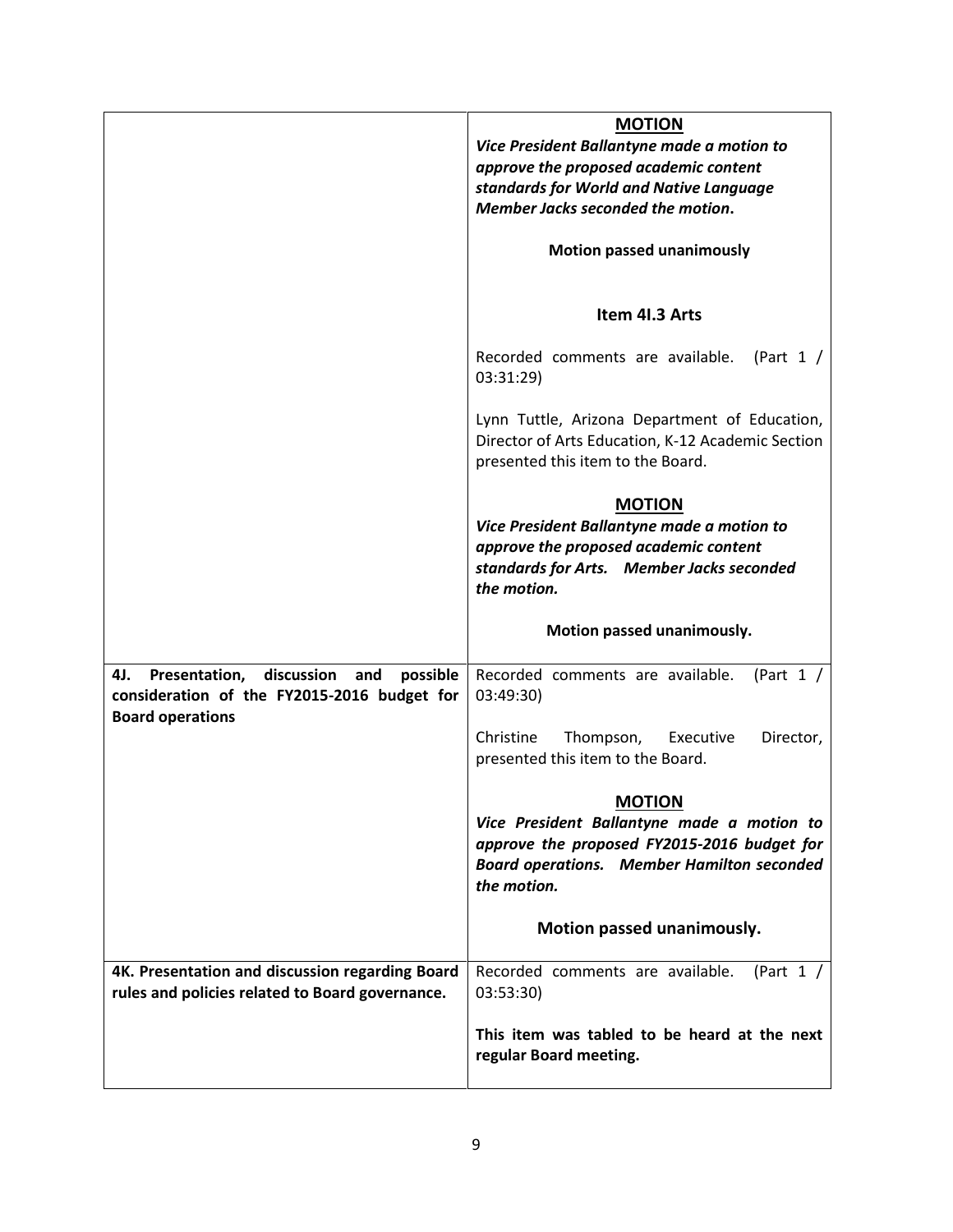| 4L.<br>Presentation, discussion and<br>possible<br>consideration regarding the Four-Hour English<br>Development<br>Complaint<br>(U.S.<br>Language<br>Department of Education Office of Civil Rights<br>(OCR) Case Number 08-10-4046 and U.S.<br>Department of Justice (DOJ) Case Number 169-<br>8-81). Pursuant to A.R.S. § 38-431.03(A)(3) and<br>(4), the Board may vote to convene in executive<br>session, which will not be open to the public, for<br>discussion or consultation for legal advice with<br>the Board's attorneys and/or for discussion or<br>consultation with the Board's attorneys in order<br>to consider its position and instruct its attorneys<br>in pending or contemplated litigation or in<br>settlement discussions conducted in order to<br>avoid or resolve litigation. | Recorded comments are available. (Part 1/<br>03:53:44)<br>This Item was Tabled to be heard at the next<br>regular Board meeting.                                                                                                                                                                                                                                                                                                                                                                                                                                                                                                                                                        |
|----------------------------------------------------------------------------------------------------------------------------------------------------------------------------------------------------------------------------------------------------------------------------------------------------------------------------------------------------------------------------------------------------------------------------------------------------------------------------------------------------------------------------------------------------------------------------------------------------------------------------------------------------------------------------------------------------------------------------------------------------------------------------------------------------------|-----------------------------------------------------------------------------------------------------------------------------------------------------------------------------------------------------------------------------------------------------------------------------------------------------------------------------------------------------------------------------------------------------------------------------------------------------------------------------------------------------------------------------------------------------------------------------------------------------------------------------------------------------------------------------------------|
| 4M. Presentation, discussion and<br>possible<br>consideration to direct the Superintendent of<br>Public Instruction to grant the employees of the<br>Investigation Unit access to<br><b>State</b><br>Board<br>necessary documents, records and electronic<br>information. Pursuant to A.R.S. 38-431.03(A)(3)<br>and (4), the Board may vote to convene in<br>executive session for discussion or consultation<br>for legal advice with the Board's attorneys.                                                                                                                                                                                                                                                                                                                                            | Recorded comments are available. (Part 1/<br>03:54:07)<br><b>MOTION</b><br>Member Taylor made a motion to recess and<br>convene Executive Session for discussion or<br>consultation for legal advice with the Board's<br>attorneys regarding items 4M and 4N. Member<br>Carter seconded the motion.<br>Motion passed unanimously.<br>Board convened into Executive Session at<br>12:58pm.<br>Meeting reconvened into Regular Meeting at                                                                                                                                                                                                                                                 |
|                                                                                                                                                                                                                                                                                                                                                                                                                                                                                                                                                                                                                                                                                                                                                                                                          | 1:30pm.<br><b>MOTION</b><br>Vice President Ballantyne made the following<br>motion, seconded by Member<br>Rottweiler: Consistent with the Board's policy<br>adopted February 13, 2015 regarding access of<br>Board employees to the offices, equipment and<br>documents necessary to do their jobs and fulfill<br>their duties to the Board and this Board's April<br>27, 2015 action authorizing staff to lease office<br>space in a new location, the Board directs the<br><b>Superintendent to provide the State Board's</b><br><b>Investigative Unit access to all documents</b><br>necessary to do their jobs, including virtual<br>access to the directors and files on the ADE's |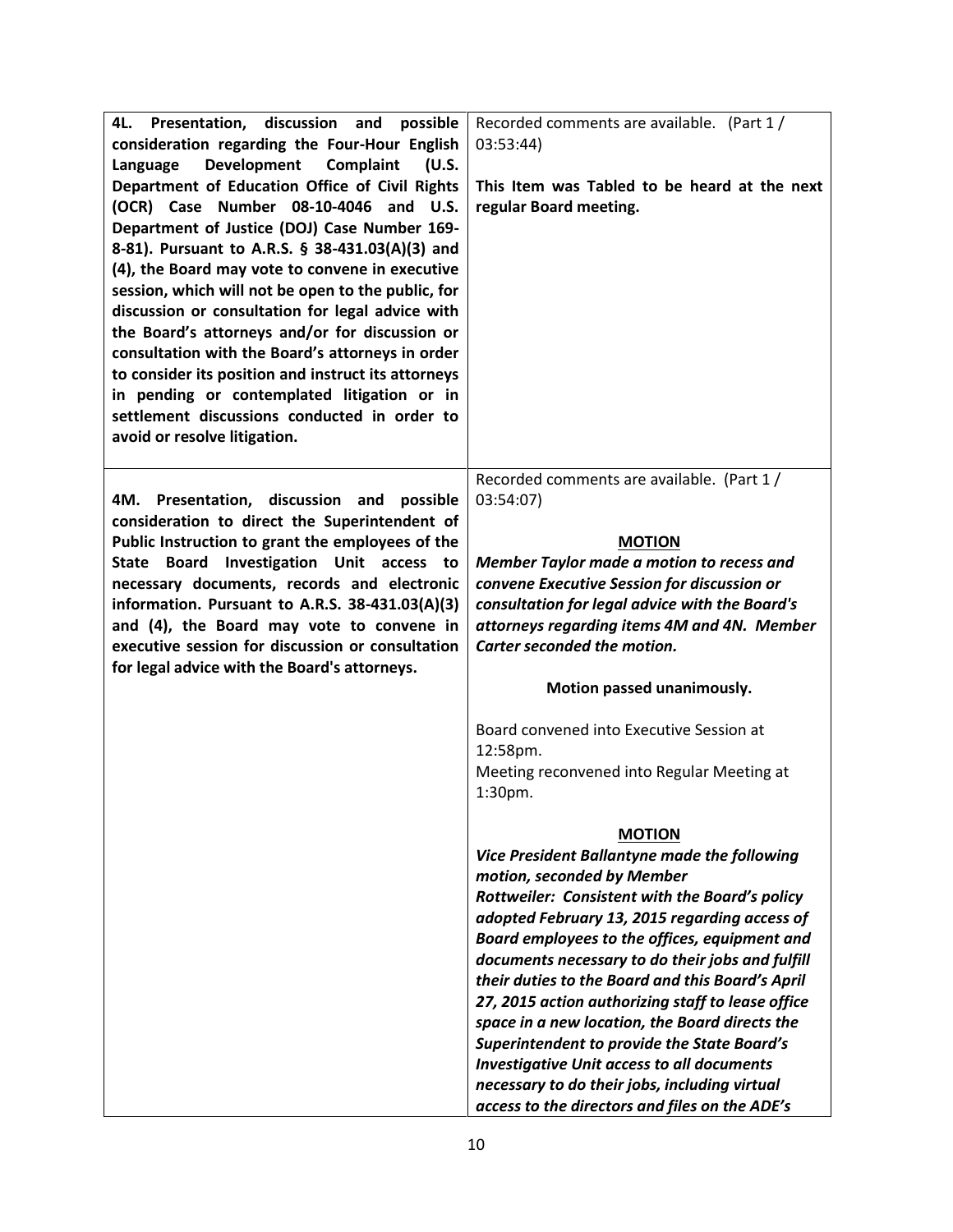|                                                                                                                                                                                                                                                                                                                                                                                                                                                                                                     | network that the Investigative Unit requires to<br>fulfill their duties. Pursuant to ARS §15-<br>203(A)(7) and ARS §15-251(5), the Board<br>delegates the responsibility for executing this<br>policy to the Superintendent, who is directed to<br>provide the Board's Investigative Unit with<br>compete and unrestricted access, including<br>remote and virtual, to the directories and files at<br>their offices in the Executive Tower by close of<br>business Tuesday, May 19, 2015.                                                                                                            |
|-----------------------------------------------------------------------------------------------------------------------------------------------------------------------------------------------------------------------------------------------------------------------------------------------------------------------------------------------------------------------------------------------------------------------------------------------------------------------------------------------------|-------------------------------------------------------------------------------------------------------------------------------------------------------------------------------------------------------------------------------------------------------------------------------------------------------------------------------------------------------------------------------------------------------------------------------------------------------------------------------------------------------------------------------------------------------------------------------------------------------|
|                                                                                                                                                                                                                                                                                                                                                                                                                                                                                                     | President Miller requested a roll call vote:<br>Members Carter, Hamilton, Jacks, Rottweiler,<br>Taylor, Ballantyne and Miller voted for the<br>motion. Superintendent Douglas voted against<br>the motion, explaining her vote.                                                                                                                                                                                                                                                                                                                                                                       |
|                                                                                                                                                                                                                                                                                                                                                                                                                                                                                                     | Motion passed through majority vote (7-1)<br>Superintendent Douglas explaination of vote<br>noted for the record (Part 2 /02:03)                                                                                                                                                                                                                                                                                                                                                                                                                                                                      |
| discussion<br>Presentation,<br>and<br>possible<br>4N.<br>consideration to affirm that, pursuant to A.R.S. §<br>15-203(A)(6), the duties of the Executive<br>Director include authority to act on behalf of the<br>Board in all administrative matters, consistent<br>with the policies adopted by the Board.<br>Pursuant to A.R.S. 38-431.03(A)(3) and (4), the<br>Board may vote to convene in executive session<br>for discussion or consultation for legal advice<br>with the Board's attorneys. | Recorded comments are available. (Part 2 /<br>03:23)<br><b>MOTION</b><br>Vice President Ballantyne made a motion to<br>affirm that, pursuant to A.R.S. $\S$ 15-203(A)(6),<br>the duties of the Executive Director to "direct<br>and manage State Board staff, budget and<br>designated programs and reports" includes<br>administrative authority to act on behalf of the<br>Board related to those matters, consistent with<br><b>Board policy and statute. Member Jacks</b><br>seconded the motion.<br>President Miller requested a roll call vote:<br>Members Carter, Hamilton, Jacks, Rottweiler, |
|                                                                                                                                                                                                                                                                                                                                                                                                                                                                                                     | Taylor, Ballantyne and Miller voted for the<br>motion. Superintendent Douglas voted against<br>the motion, explaining her vote.                                                                                                                                                                                                                                                                                                                                                                                                                                                                       |
|                                                                                                                                                                                                                                                                                                                                                                                                                                                                                                     | Motion passed through majority vote (7-1)<br>Superintendent Douglas explaination of vote<br>noted for the record (Part 2 /04:12)                                                                                                                                                                                                                                                                                                                                                                                                                                                                      |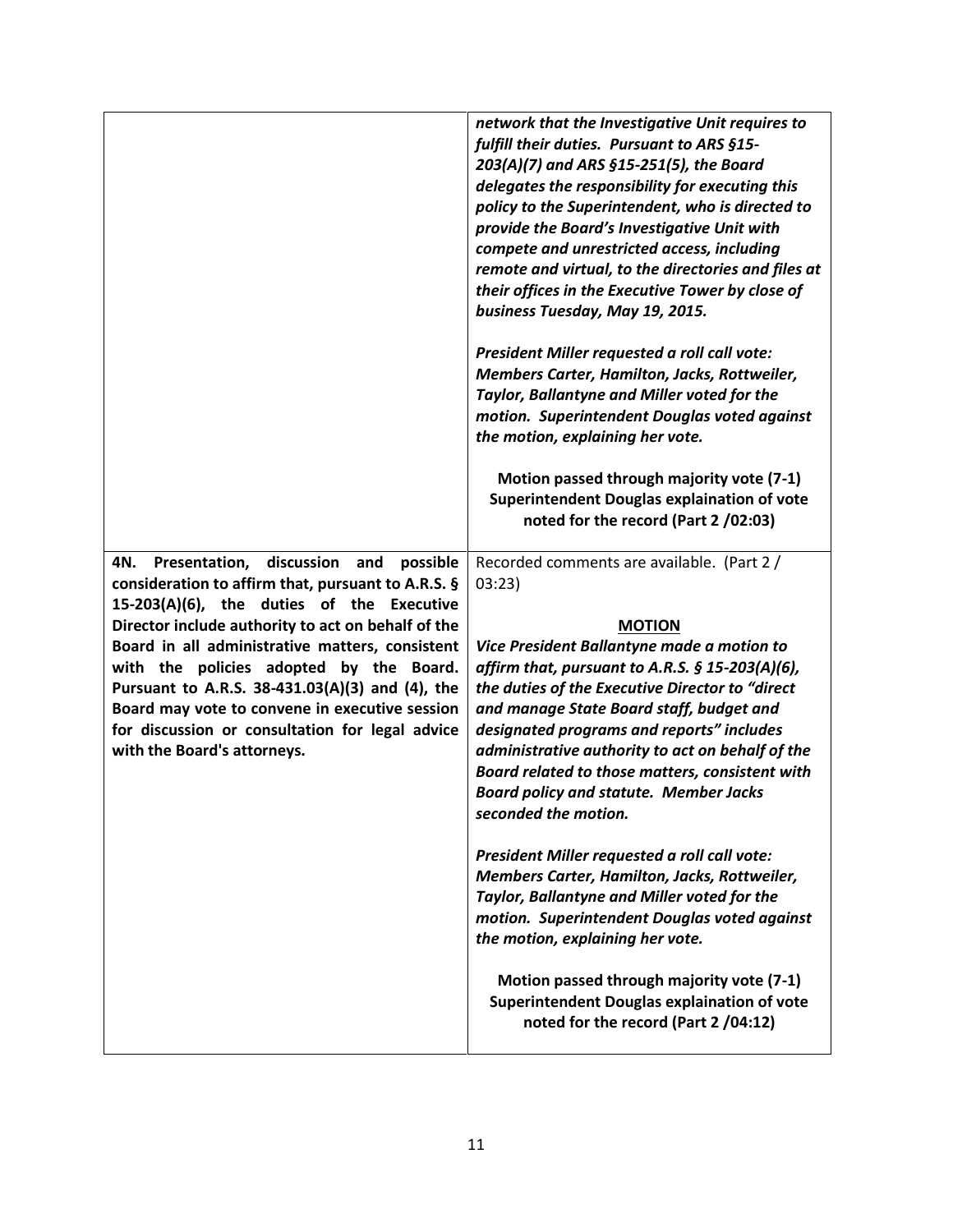| 40. Presentation, discussion and possible          | Superintendent Douglas noted that she would          |
|----------------------------------------------------|------------------------------------------------------|
| consideration regarding Douglas v. State Board     | not participate in Executive Session for this item   |
| of Education (CV2015-006171). Pursuant to          | due to a conflict of interest (Part 1 / 03:57:00).   |
| A.R.S. § 38-431.03(A)(3) and (4), the Board may    |                                                      |
| vote to convene in executive session, which will   | Recorded comments are available. (Part 2 /           |
| not be open to the public, for discussion or       | 05:34)                                               |
| consultation for legal advice with the Board's     |                                                      |
| attorneys and/or for discussion or consultation    |                                                      |
| with the Board's attorneys in order to consider    | <b>MOTION</b>                                        |
| its position and instruct its attorneys in pending | Member Carter made a motion to recess and            |
| or contemplated litigation or in settlement        | convene Executive Session for discussion or          |
| discussions conducted in order to avoid or         | consultation for legal advice with the Board's       |
| resolve litigation.                                | attorneys and for discussion or consultation with    |
|                                                    | the Board's attorneys in order to consider its       |
|                                                    | position and instruct its attorneys in pending or    |
|                                                    | contemplated litigation or in settlement             |
|                                                    | discussions conducted in order to avoid or           |
|                                                    | resolve litigation. Vice President Ballantyne        |
|                                                    | seconded the motion.                                 |
|                                                    |                                                      |
|                                                    | Motion passed unanimously.                           |
|                                                    | Board convened into Executive Session at             |
|                                                    | 1:36pm.                                              |
|                                                    | Meeting reconvened into Regular Meeting at           |
|                                                    | 1:58pm.                                              |
|                                                    |                                                      |
|                                                    | Member Rottweiler left the meeting at 1:47pm.        |
|                                                    | Recorded comments are available. (Part 3 /<br>03:40) |
|                                                    |                                                      |
|                                                    | <b>MOTION</b>                                        |
|                                                    | Vice President Ballantyne made a motion to           |
|                                                    | direct the Board's attorneys to proceed as           |
|                                                    | instructed in Executive Session. Member Jacks        |
|                                                    | seconded the motion.                                 |
|                                                    |                                                      |
|                                                    | Motion passed through majority vote (6-0-1),         |
|                                                    | with Superintendent Douglas abstaining.              |
| 5. Board comments and future meeting dates.        | Recorded comments are available.<br>(Part $3$ /      |
| The executive director, presiding officer or a     | 04:05)                                               |
| member of the Board may present a brief            |                                                      |
| summary of current events pursuant to A.R.S. §     | No Board member comments.                            |
| 38-431.02(K), and may discuss future meeting       |                                                      |
| dates and direct staff to place matters on a       |                                                      |
| future agenda. The Board will not discuss or       |                                                      |
| take action on any current event summary.          |                                                      |